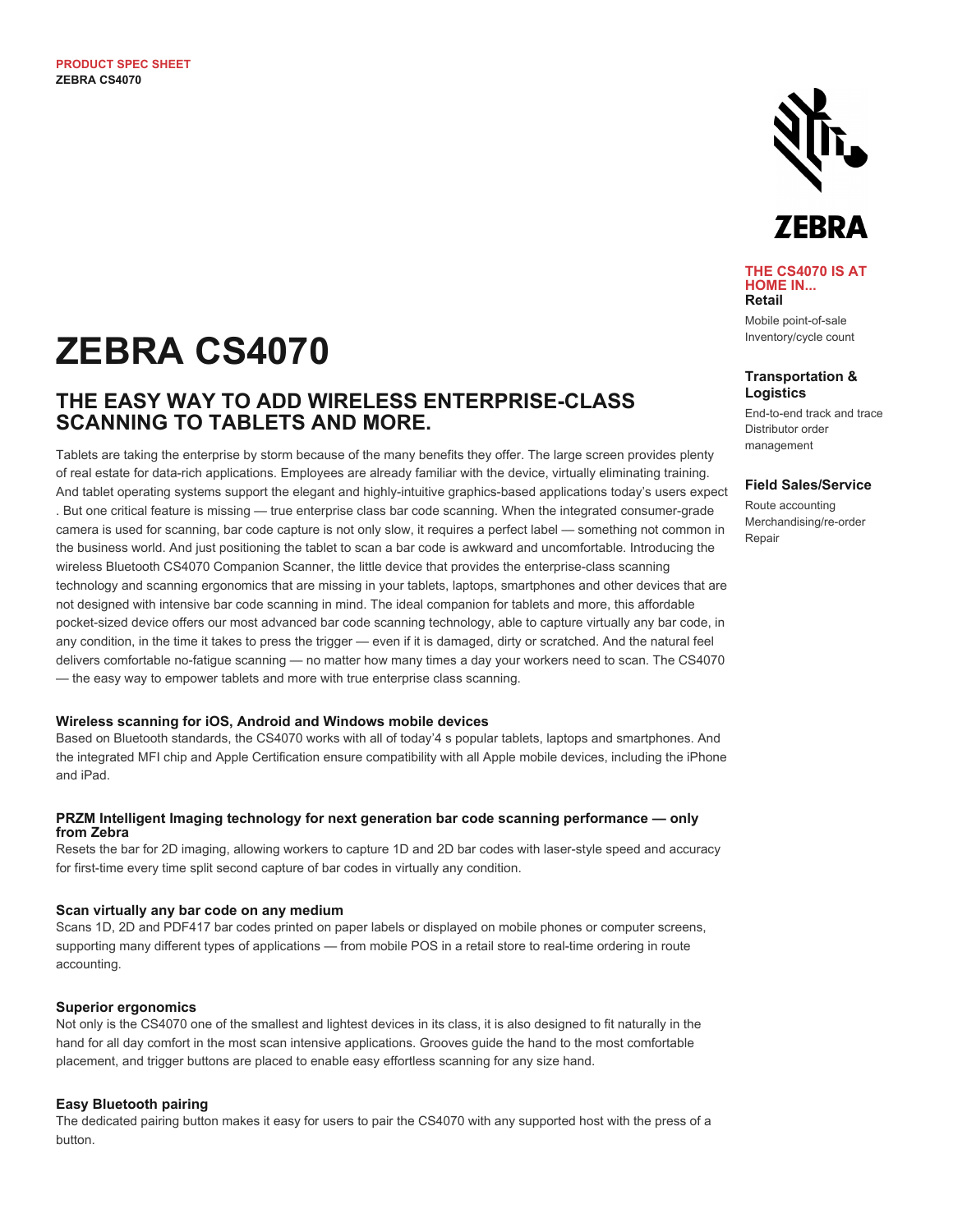#### **Point-and-shoot scanning simplicity**

The CS4070 can scan bar codes at distances much farther than competitive devices, allowing workers to capture bar codes more easily through more natural movements. And with omni-directional scanning, there is never a need to align the CS4070 and the bar code.

#### **Built for business**

Operates reliably after multiple 5 ft./1.5 mdrops to concrete as well as 500 consecutive "tumbles" from 1.64 ft./0.5 m.

#### **Full-shift power — period**

Users never need to run out of power. The battery holds enough power for a 12-hour shift, is field replaceable and has a convenient LED indicator that lets users know when to change the battery.

#### **Make over a million scans**

The scan button offers an enterprise-class actuation rating, the scan button and scan button graphics are designed and tested to handle over a million presses.

#### **Real-time and batch mode support**

Ensures compatibility with your current applications and allows users to capture data, regardless of whether they are on or offline.

### **EMPOWER YOUR TABLETS WITH NEXT GENERATION BAR CODE CAPTURE.**

For more information, visit **[www.zebra.com/cs4070](https://www.zebra.com/cs4070)** or access our global contact directory at **[www.zebra.com/contact](https://www.zebra.com/contact)**

## **SPECIFICATIONS CHART**

| PHYSICAL CHARACTERISTICS |                                                                                                                                                                                                       | <b>USER ENVIRONMENT (CONTINUED)</b>  |                                                                                                                                                                                                                                                        |
|--------------------------|-------------------------------------------------------------------------------------------------------------------------------------------------------------------------------------------------------|--------------------------------------|--------------------------------------------------------------------------------------------------------------------------------------------------------------------------------------------------------------------------------------------------------|
| <b>Dimensions</b>        | 4.39 in. L x 1.79 in. W x 1.02 in. H<br>11.15 cm L x 4.55 cm W x 2.6 cm<br>H                                                                                                                          | <b>Ambient Lighting</b><br>Tolerance | Tolerant to typical artificial indoor<br>and natural outdoor (direct sunlight<br>) lighting conditions. Fluorescent,<br>Incandescent, Mercury Vapor,<br>Sodium Vapor, LED1: 450 ft.<br>candles (4,844 Lux) Sunlight:<br>8,000 ft. candles (86,111 Lux) |
| Weight                   | With batteries: 3.28 oz./93.2 g                                                                                                                                                                       |                                      |                                                                                                                                                                                                                                                        |
| <b>Scan Engine</b>       | SE4710 image engine                                                                                                                                                                                   |                                      |                                                                                                                                                                                                                                                        |
| Memory                   | 512 MB Flash                                                                                                                                                                                          |                                      |                                                                                                                                                                                                                                                        |
| <b>Memory Capacity</b>   | Over 1 million bar codes (UPC with<br>time date stamp)                                                                                                                                                | <b>BLUETOOTH</b>                     |                                                                                                                                                                                                                                                        |
| <b>LEDs</b>              | Scan LED (Green, Red, and<br>Amber) and Bluetooth <sup>®</sup> LED (Blue)<br>Four LED battery status indicator                                                                                        | <b>Bluetooth Radio</b>               | Bluetooth, Class 1/Class 2,<br>Version 2.1 + Enhanced Data Rate<br>(EDR)                                                                                                                                                                               |
| <b>Buttons</b>           | Scan, remove scan (batch mode<br>only), enable Bluetooth (RF<br>scanners only), battery status;<br>scan button tested to a million<br>depressions, all other buttons<br>tested to 250,000 depressions | <b>Bluetooth Range</b>               | 300 ft./100 m when configured for<br>Class 1 or 30 ft./10 m when<br>configured for Class 2                                                                                                                                                             |
|                          |                                                                                                                                                                                                       | <b>Bluetooth Profiles</b>            | HID keyboard wedge and Serial<br>Port Profile (SPP) and Wireless<br>SSI (proprietary)                                                                                                                                                                  |

| <b>OPERATING MODES</b> |                                                  | <b>ACCESSORIES</b>                                                                                           |  |
|------------------------|--------------------------------------------------|--------------------------------------------------------------------------------------------------------------|--|
| <b>Batch</b>           | Scans recorded with optional time/<br>date stamp | <b>BT-CS1-0BR Bluetooth Dongle for Bluetooth Class 1</b><br>Version 2.0 enables connection to host by simply |  |
| Open Bluetooth         | Real time wireless data<br>transmission          | scanning a bar code; CHS5000-1000CR Charge Cradle<br>charges one scanner and one battery simultaneously;     |  |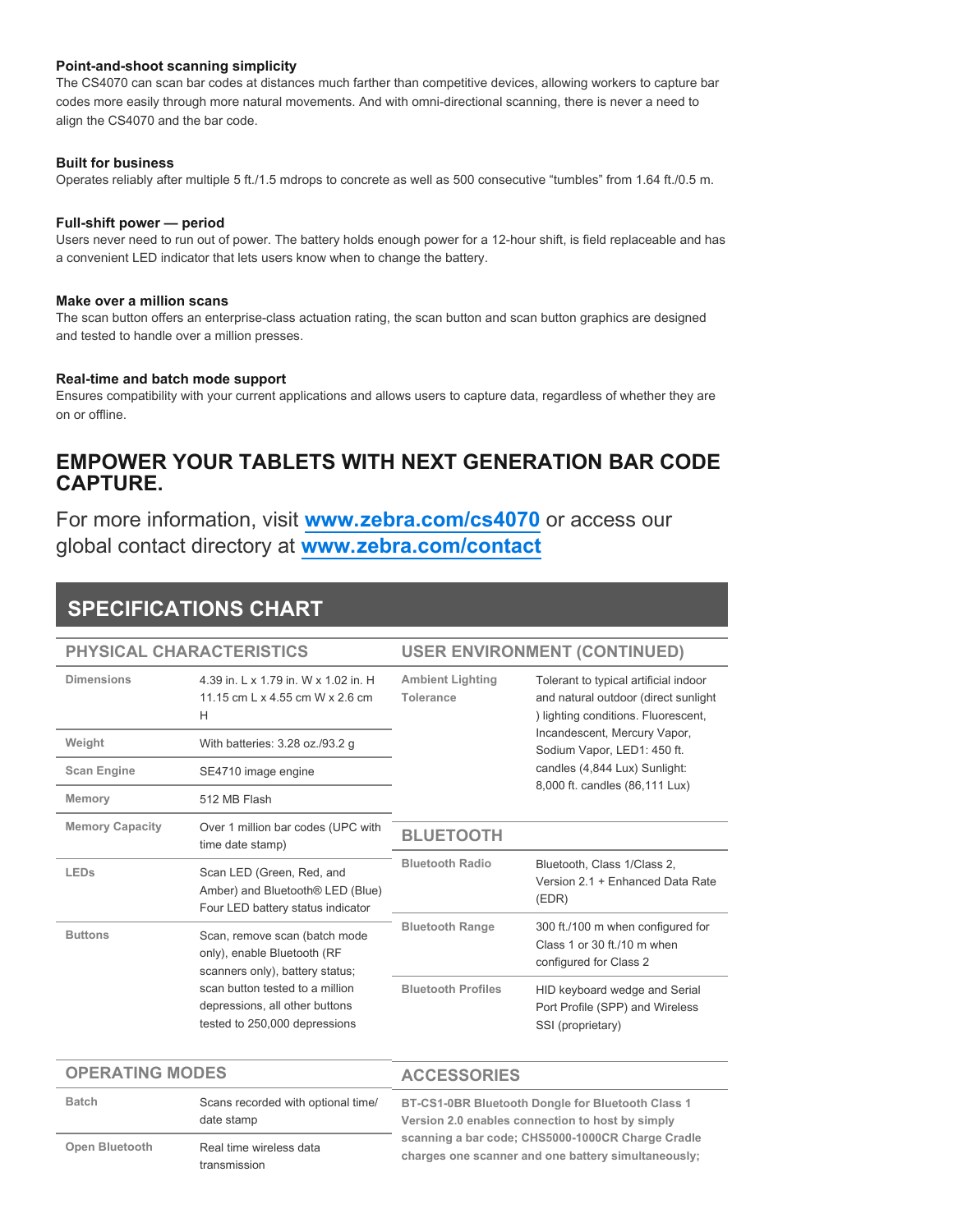**CHS5000-8000CR Charge Cradle charges up to eight scanners; SAC5000-8000CR Charge Cradle charges up to eight batteries; lanyard**

| <b>Battery</b>                | 950 mAh Lithium ion                                                                                                                                                               |                                                                                                                         |                                                                                              |
|-------------------------------|-----------------------------------------------------------------------------------------------------------------------------------------------------------------------------------|-------------------------------------------------------------------------------------------------------------------------|----------------------------------------------------------------------------------------------|
| <b>Charge Time</b>            | 3 hours 40 minutes                                                                                                                                                                | <b>REGULATORY</b>                                                                                                       |                                                                                              |
| <b>Battery Life</b>           | Batch: 24 hours use or 8.500<br>scans (6 scans per minute on full<br>charge)<br>Standby: 3 months Bluetooth 12<br>hours use or 4,250 scans (6 scans<br>per minute on full charge) | <b>Laser Safety</b>                                                                                                     | IEC62471:2006 (Ed.1.0); EN62471<br>:2008 (LED)                                               |
|                               |                                                                                                                                                                                   | IEC62471:2006 (Ed<br>.1.0); EN62471:2008<br>(LED)<br><b>EMC</b>                                                         | FCC Part 15 Class B, ICES 003<br>Class B, EN 55022, EN 55024, EN<br>301 489-1, EN 301 489-17 |
|                               |                                                                                                                                                                                   | Radio                                                                                                                   | EN 300 328                                                                                   |
| PERFORMANCE CHARACTERISTICS   |                                                                                                                                                                                   | <b>Electrical Safety</b>                                                                                                | UL 60950-1, C22.2 No. 60950-1,                                                               |
| <b>Decode Capability</b>      | 1D and 2D symbologies                                                                                                                                                             |                                                                                                                         | EN 60950-1, IEC 60950-1                                                                      |
| Interfaces<br>Supported       | USB (micro jack): Bluetooth                                                                                                                                                       | Environmental                                                                                                           | EN50581                                                                                      |
| <b>Real Time Clock</b>        | A date/time stamp can be recorded<br>with each bar code scanned (batch                                                                                                            | <b>WARRANTY</b>                                                                                                         |                                                                                              |
|                               | mode operation only)                                                                                                                                                              | Warranted against defects in workmanship and materials<br>for a period of thirty-six (36) months<br><b>DECODE RANGE</b> |                                                                                              |
| <b>Batch</b><br>Communication | <b>USB 2.0</b>                                                                                                                                                                    |                                                                                                                         |                                                                                              |
|                               |                                                                                                                                                                                   |                                                                                                                         |                                                                                              |
| <b>USER ENVIRONMENT</b>       |                                                                                                                                                                                   | 4 mil Code 39:                                                                                                          | 2.9 in. / 7.4 cm - 8.4 in. / 21.4 cm                                                         |
| <b>Drop Specification</b>     | Multiple 5 ft./1.5 m drops to                                                                                                                                                     | 5 mil Code 128:                                                                                                         | 2.4 in. / 6.1 cm - 7.8 in. / 19.8 cm                                                         |
| Tumble                        | concrete<br>250 cycles @ 1.64 ft./0.5 m (500<br>drops)                                                                                                                            | 5 mil 39:                                                                                                               | 1.6 in. $/$ 4.1 cm – 13.1 in. $/$ 33.3<br>cm                                                 |
| <b>Specification</b>          |                                                                                                                                                                                   | 5 mil PDF417:                                                                                                           | 2.7 in. / 6.9 cm - 8.0 in. / 20.3 cm                                                         |
| Sealing                       | IP42                                                                                                                                                                              | 10 mil Data Matrix:                                                                                                     | 2.5 in. / 6.4 cm - 9.7 in. / 24.7 cm                                                         |
| Operating<br>Temperature      | 32° to 104° F/0° to 40° C                                                                                                                                                         | 100% UPCA:                                                                                                              | 1.4 in. / 3.6 cm <sup>*</sup> - 25.6 in. / 65.0<br>cm                                        |
| Storage<br>Temperature        | -40° to 158° F/-40° to 70°C                                                                                                                                                       | 20.0 mil Code 39:                                                                                                       | 1.6 in. / 4.1 cm <sup>*</sup> - 29.6 in. / 75.2<br>cm                                        |
| Humidity                      | 10 to 95% noncondensing                                                                                                                                                           | *Minimum distance determined by symbol length and                                                                       |                                                                                              |

**\*Minimum distance determined by symbol length and scan angle**

#### **SERVICES**

**Enjoy easy access to fast repair and expert support with Service from the Start. Add "next business day" replacement with Advanced Exchange.**



**BATTERY**